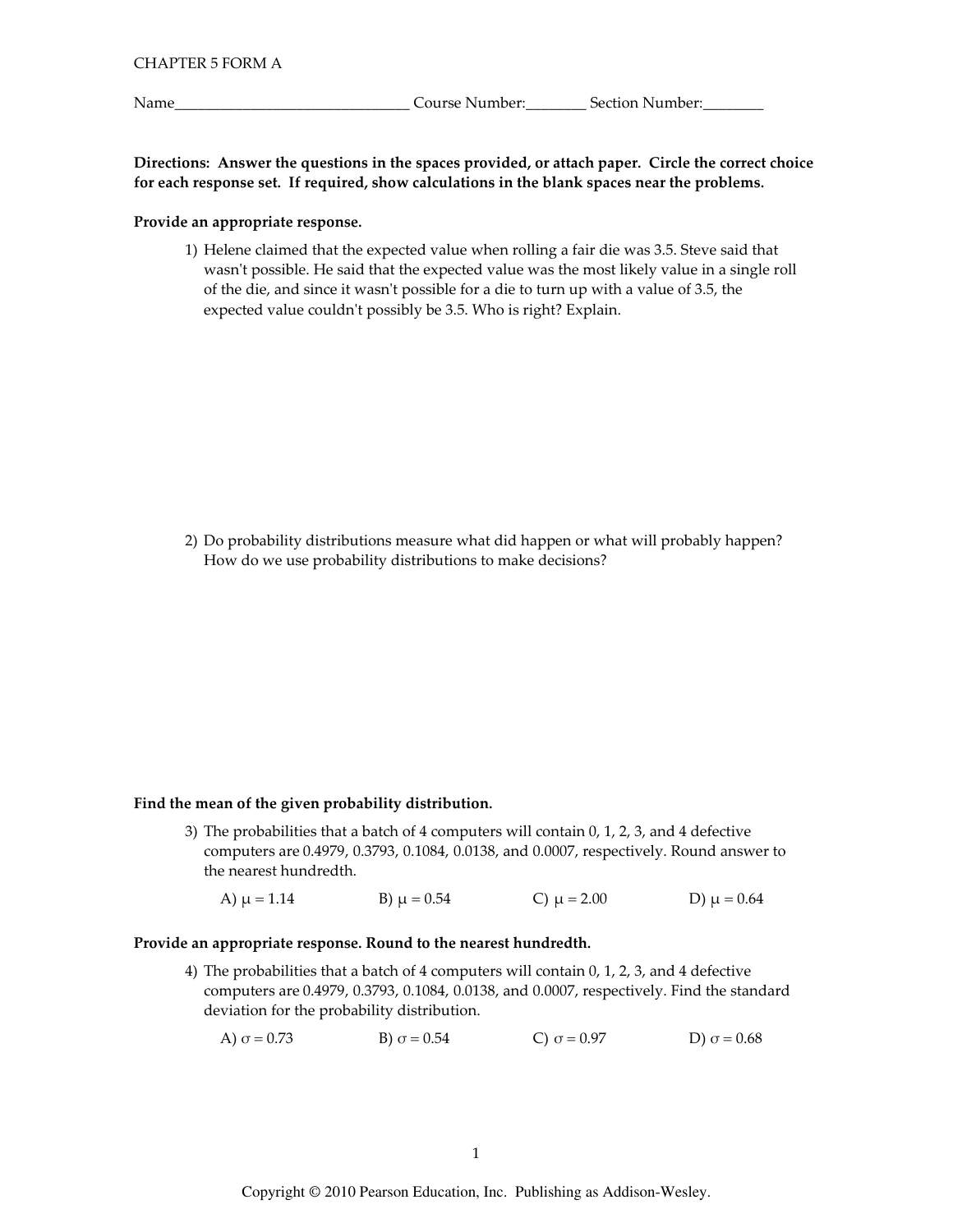## Answer the question.

5) Suppose that a law enforcement group studying traffic violations determines that the accompanying table describes the probability distribution for five randomly selected people, where x is the number that have received a speeding ticket in the last 2 years. Is it unusual to find no speeders among five randomly selected people?

| $\frac{\mathsf{x}}{\mathsf{y}}$ | P(x) |  |       |
|---------------------------------|------|--|-------|
| $\overline{0}$                  | 0.08 |  |       |
| $\mathbf{1}$                    | 0.18 |  |       |
| $\overline{c}$                  | 0.25 |  |       |
| 3                               | 0.22 |  |       |
| $\overline{4}$                  | 0.19 |  |       |
| 5                               | 0.08 |  |       |
| A) Yes                          |      |  | B) No |

Assume that a researcher randomly selects 14 newborn babies and counts the number of girls selected, x. The probabilities corresponding to the 14 possible values of x are summarized in the given table. Answer the question using the table.

| <b>Probabilities of Girls</b> |       |   |                   |                                                         |       |  |
|-------------------------------|-------|---|-------------------|---------------------------------------------------------|-------|--|
|                               |       |   |                   | $x(girls)$ $P(x)$ $ x(girls)$ $P(x)$ $ x(girls)$ $P(x)$ |       |  |
| 0                             | 0.000 | 5 | $\mid 0.122 \mid$ | 10                                                      | 0.061 |  |
| 1                             | 0.001 | 6 | 0.183             | 11                                                      | 0.022 |  |
| $\overline{2}$                | 0.006 | 7 | 0.209             | 12                                                      | 0.006 |  |
| 3                             | 0.022 | 8 | 0.183             | 13                                                      | 0.001 |  |
| 4                             | 0.061 | q | 0.122             | 14                                                      | 0.000 |  |

| 6) Find the probability of selecting exactly 5 girls. |
|-------------------------------------------------------|
|-------------------------------------------------------|

|  | A) 0.001 | B) 0.061 | $C$ ) 0.022 | D) 0.122 |
|--|----------|----------|-------------|----------|
|--|----------|----------|-------------|----------|

#### Provide an appropriate response.

7) In a game, you have a 1/33 probability of winning \$121 and a 32/33 probability of losing \$7. What is your expected value?

| A) $-$ \$6.79 | B) \$3.67 | $C)$ \$10.45 | D) $-$ \$3.12 |
|---------------|-----------|--------------|---------------|
|               |           |              |               |

# Determine whether the given procedure results in a binomial distribution. If not, state the reason why.

8) Choosing 5 people (without replacement) from a group of 34 people, of which 15 are women, keeping track of the number of men chosen.

A) Not binomial: the trials are not independent.

B) Not binomial: there are more than two outcomes for each trial.

C) Procedure results in a binomial distribution.

D) Not binomial: there are too many trials.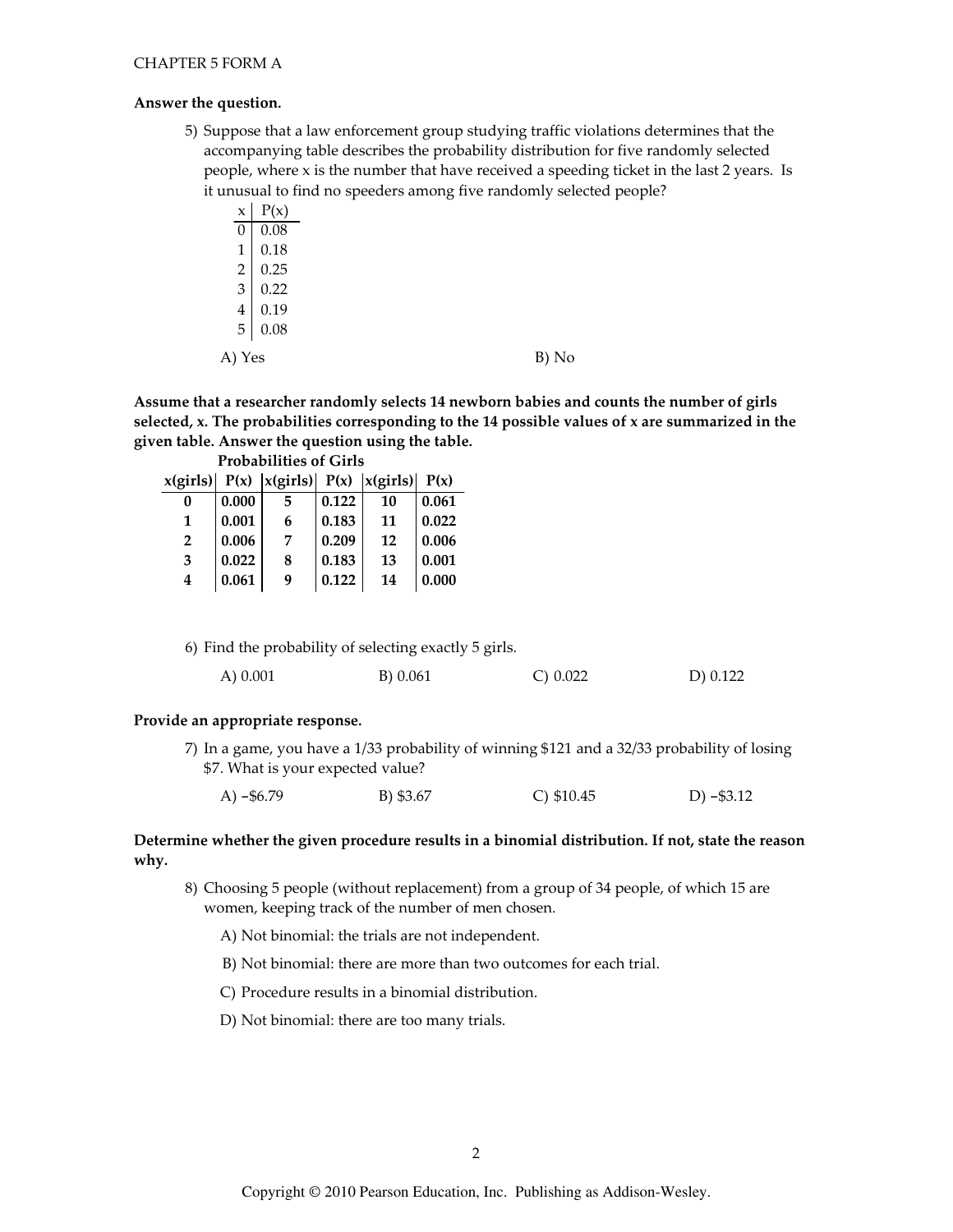Assume that a procedure yields a binomial distribution with a trial repeated n times. Use the binomial probability formula to find the probability of x successes given the probability p of success on a single trial. Round to three decimal places.

9) n = 4, x = 3, p = 
$$
\frac{1}{6}
$$
  
A) 0.012  
B) 0.004  
C) 0.015  
D) 0.023

#### Find the indicated probability. Round to three decimal places.

10) In a study, 37% of adults questioned reported that their health was excellent. A researcher wishes to study the health of people living close to a nuclear power plant. Among 12 adults randomly selected from this area, only 3 reported that their health was excellent. Find the probability that when 12 adults are randomly selected, 3 or fewer are in excellent health.

 $B) 0.295$  $C) 0.174$ A $) 0.120$  $D) 0.204$ 

## Find the indicated probability.

11) The brand name of a certain chain of coffee shops has a 53% recognition rate in the town of Coffleton. An executive from the company wants to verify the recognition rate as the company is interested in opening a coffee shop in the town. He selects a random sample of 7 Coffleton residents. Find the probability that exactly 4 of the 7 Coffleton residents recognize the brand name.

| A) 0.00819 | B) 0.287 | $C$ ) 0.0789 | D) 0.254 |
|------------|----------|--------------|----------|
|            |          |              |          |

Find the mean,  $\mu$ , for the binomial distribution which has the stated values of n and p. Round answer to the nearest tenth.

12) n = 2142; p = 0.63  
A) 
$$
\mu
$$
 = 1349.5  
B)  $\mu$  = 1353.2  
C)  $\mu$  = 1341.0  
D)  $\mu$  = 1344.2

Find the standard deviation,  $\sigma$ , for the binomial distribution which has the stated values of n and p. Round your answer to the nearest hundredth.

13) n = 1622; p = 0.57  
A) 
$$
\sigma
$$
 = 23.21  
B)  $\sigma$  = 17.53  
C)  $\sigma$  = 24.06  
D)  $\sigma$  = 19.94

Use the given values of n and p to find the minimum usual value  $\mu$  – 20 and the maximum usual value  $\mu$  + 2 $\sigma$ . Round your answer to the nearest hundredth unless otherwise noted.

| 14) $n = 104$ , $p = 0.21$        |                                       |
|-----------------------------------|---------------------------------------|
| A) Minimum: 17.69; maximum: 25.99 | B) Minimum: $-12.67$ ; maximum: 56.35 |
| C) Minimum: 30.15; maximum: 13.53 | D) Minimum: 13.53; maximum: 30.15     |

#### Solve the problem.

15) A company manufactures batteries in batches of 13 and there is a 3% rate of defects. Find the mean number of defects per batch.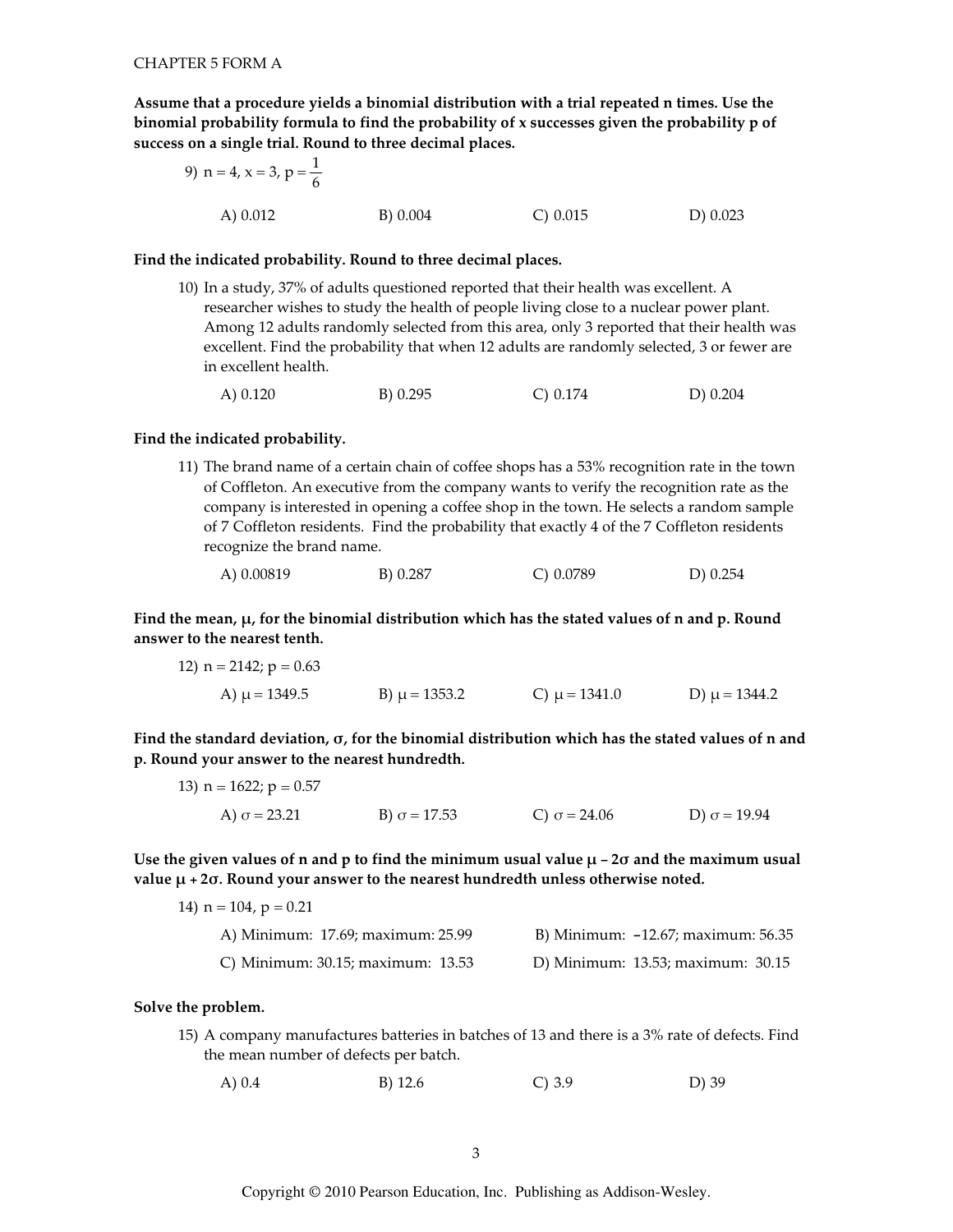16) According to a college survey, 22% of all students work full time. Find the standard deviation for the number of students who work full time in samples of size 16.

 $B)$  1.7  $C)$  2.6  $D)$  1.9 A)  $3.5$ 

Determine if the outcome is unusual. Consider as unusual any result that differs from the mean by more than 2 standard deviations. That is, unusual values are either less than  $\mu$  - 20 or greater than  $\mu$  + 2 $\sigma$ .

17) The Acme Candy Company claims that 60% of the jawbreakers it produces weigh more than .4 ounces. Suppose that 800 jawbreakers are selected at random from the production lines. Would it be unusual for this sample of 800 to contain 409 jawbreakers that weigh more than .4 ounces?

| A) Yes | B) No |
|--------|-------|
|        |       |

18) A survey for brand recognition is done and it is determined that 68% of consumers have heard of Dull Computer Company. A survey of 800 randomly selected consumers is to be conducted. For such groups of 800, would it be unusual to get 537 consumers who recognize the Dull Computer Company name?

A) Yes B) No

#### Use the Poisson Distribution to find the indicated probability.

19) Sunita's job is to provide technical support to computer users. Suppose the arrival of calls can be modeled by a Poisson distribution with a mean of 4.7 calls per hour. What's the probability that in the next 10 minutes there will be 2 or more calls?

| A) 0.1005 | B) 0.6421 | $C$ ) 0.1852 | D) 0.1402 | E) 0.9482 |
|-----------|-----------|--------------|-----------|-----------|
|-----------|-----------|--------------|-----------|-----------|

## Find the indicated mean.

20) The mean number of homicides per year in one city is 37.2. Suppose a Poisson distribution will be used to find the probability that on a given day there will be fewer than 4 homicides. Find the mean of the appropriate Poisson distribution (the mean number of homicides per day). Round your answer to four decimal places.

| A) 37.2 | B) 0.102 | $C$ ) 0.715 | D) 9.3 |
|---------|----------|-------------|--------|
|---------|----------|-------------|--------|